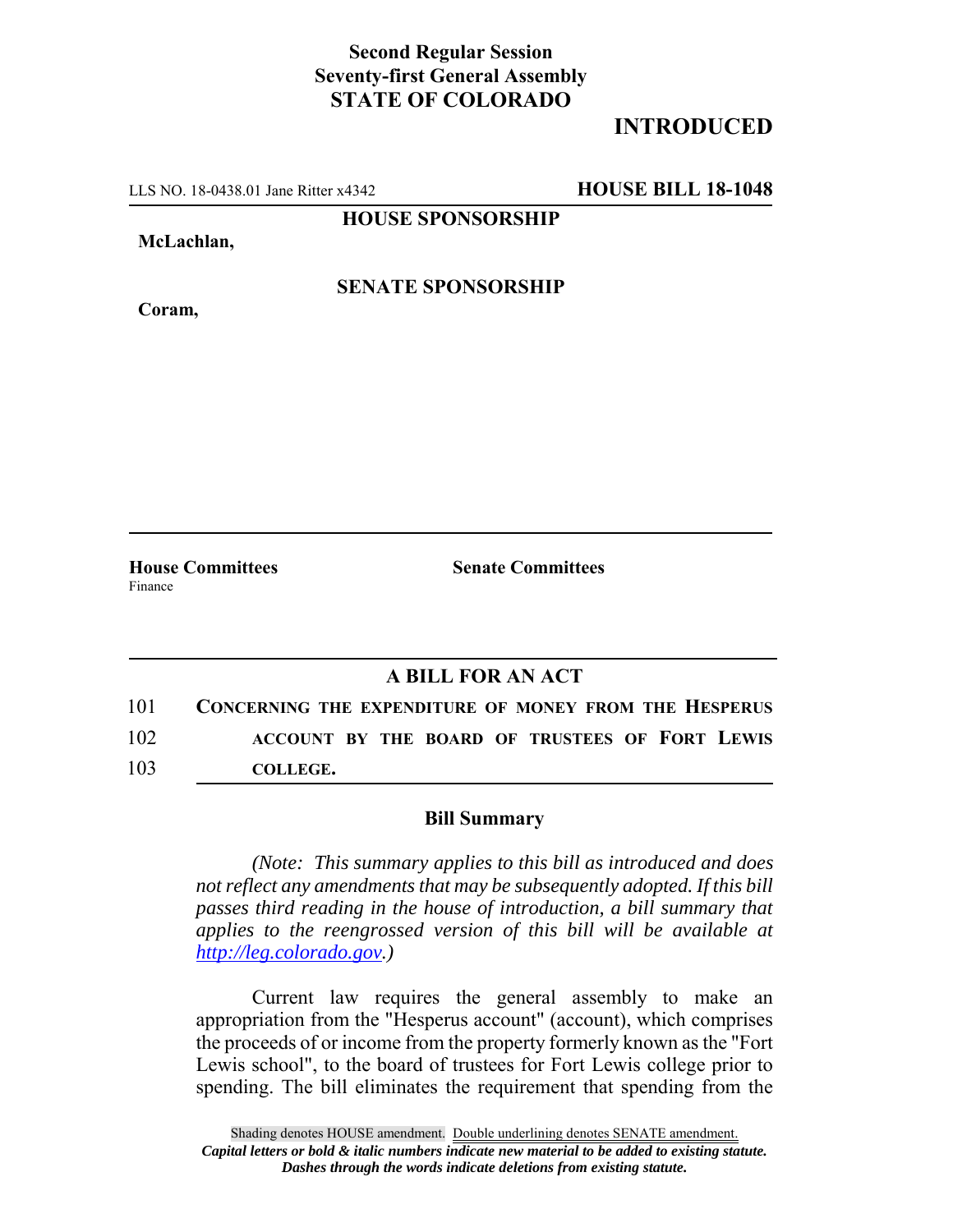account is subject to an appropriation by the general assembly.

*Be it enacted by the General Assembly of the State of Colorado:*

 **SECTION 1.** In Colorado Revised Statutes, **amend** 23-52-114 as follows:

 **23-52-114. Hesperus account created.** The proceeds of or income from the property formerly known as the "Fort Lewis school", granted by the United States to the state of Colorado, pursuant to an act of congress approved April 4, 1910 (36 Stat. 274), as modified by an act of congress approved May 18, 1916 (39 Stat. 128), shall constitute 9 CONSTITUTES a special account which shall be known as the "Hesperus" 10 account". The income from said property and from the Hesperus account 11 shall be appropriated by the general assembly and used by the board of 12 trustees first for tuition waivers at Fort Lewis college for qualified Indian 13 pupils. Any moneys remaining after such use shall be applied THE BOARD OF TRUSTEES SHALL APPLY ANY MONEY IN THE ACCOUNT to such public 15 purpose as may be determined by the board of trustees subject to 16 appropriation by the general assembly DETERMINES NECESSARY.

 **SECTION 2. Act subject to petition - effective date.** This act takes effect at 12:01 a.m. on the day following the expiration of the ninety-day period after final adjournment of the general assembly (August 8, 2018, if adjournment sine die is on May 9, 2018); except that, if a referendum petition is filed pursuant to section 1 (3) of article V of the state constitution against this act or an item, section, or part of this act within such period, then the act, item, section, or part will not take effect unless approved by the people at the general election to be held in